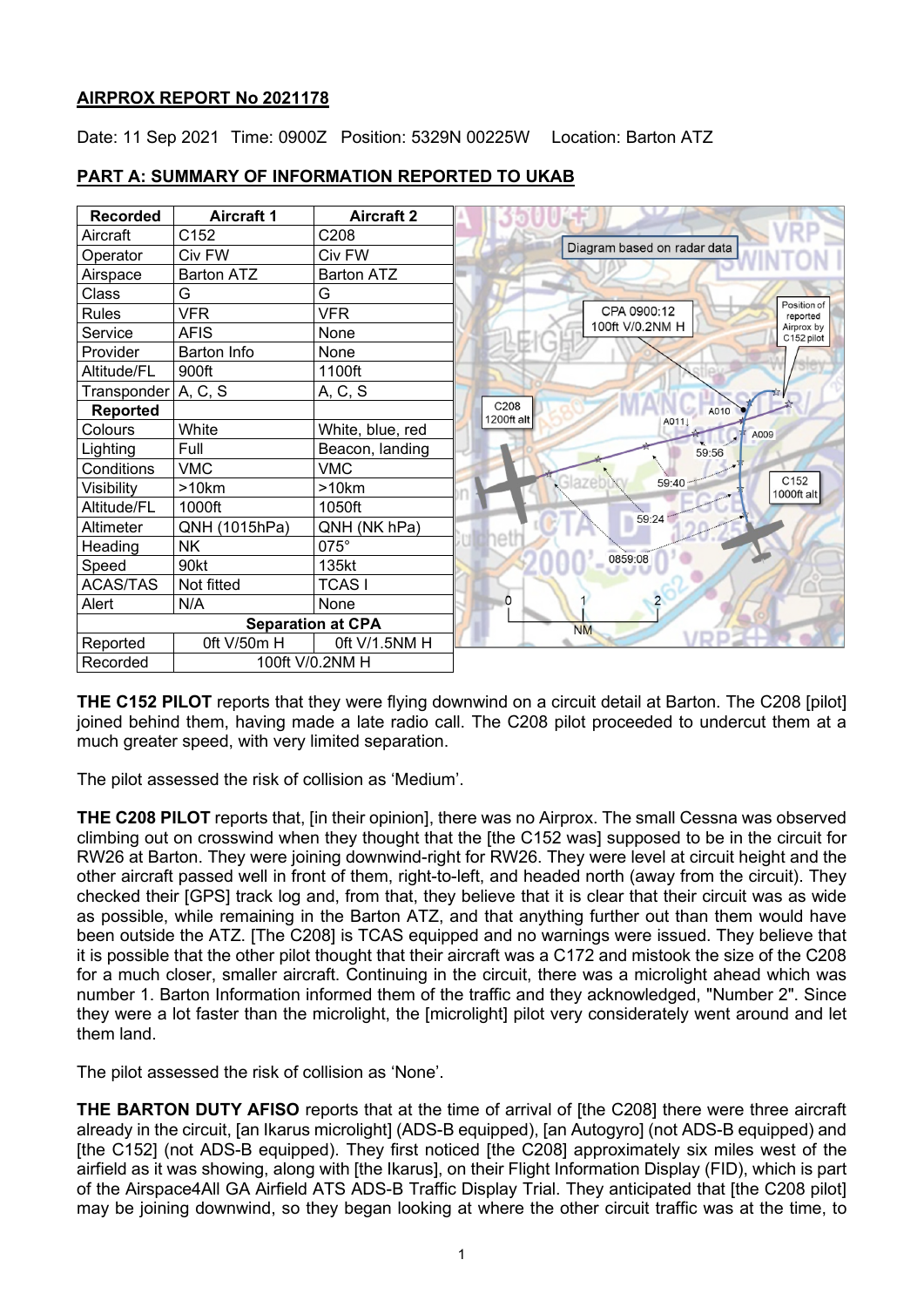anticipate how [the C208 pilot] would fit in. As [the C208 pilot] was approaching the Barton ATZ they were aware that, if they did not establish two-way communication soon, they would infringe the Barton ATZ. The AFISO attempted to contact the aircraft's pilot twice and on the second attempt, the pilot replied, and so they were able to pass airfield information immediately, just before [the C208] entered the ATZ [they thought]. They were now visible with it from the VCR. They prioritised this over giving the Barton squawk [to the C208 pilot] and not replying to an aircraft changing frequency. The [C208 pilot] appeared to be positioning downwind, they began to pass relevant Traffic Information, obtained by looking out from the VCR and by using the FID. [The C152] was crosswind and [Ikarus] was downwind. The pilot of [the C208] advised that they were visual with, and had passed, [the C152] on the inside, [C152 pilot] advised they were visual with [the C208]. These two aircraft were now both positioned downwind, with [the Ikarus] ahead of them both and [the autogyro] upwind or turning crosswind. [The C208 pilot] landed on RW26L at 0903z, [the C152 pilot] landed on Runway RW26L at 0909z

# **Factual Background**

The weather at Manchester Airport was recorded as follows:

METAR EGCC 110920Z AUTO 27010KT 9999 SCT017 BKN023 18/14 Q1015 TEMPO BKN014 METAR EGCC 110850Z AUTO 26009KT 9999 SCT015 BKN019 17/14 Q1015 TEMPO BKN014

# **Analysis and Investigation**

# **CAA ATSI**

An Airprox occurred in the visual circuit at Barton Aerodrome. The runway in use was RW26 left, and the circuit direction was right-hand. The published fixed wing circuit height is 1000ft QFE. The published joining procedure is a standard overhead join.

The C152 pilot reported that they were on a circuit detail and were downwind at the time of the Airprox. The pilot was in receipt of an AFIS from the Barton FISO.

The C208 pilot reported that they were joining the RW26 right-hand visual circuit, at circuit height at the time of the Airprox.

ATSI were in receipt of reports from the pilots of both aircraft and an initial occurrence report from the Barton FISO. The Area Radar and Barton RTF recordings were reviewed for the relevant period. The RTF loading was low in the lead-up to the event. The screenshots in this report are taken from the Area Radar and the aircraft levels are displayed as Flight Levels, the QNH entered into the Area Radar Display Processor was 1017hPa, a difference of 108ft. The Barton FISO was utilising a Flight Information Display System (FIDS) as part of a trial, the FIDS is limited to the display of ADS-B enabled aircraft only.

The Barton FISO reported that there were 3 aircraft in the visual circuit prior to the C208 pilot joining the circuit, only one of which was ADS-B capable. The C152 was not ADS-B capable and was not displayed on the FIDS. The C208 was ADS-B capable and was displayed on the FIDS. The Barton ATZ dimensions are 2.0NM and 2000ft AAL.

At **0834.00** the C152 pilot got airborne from RW26L, for right hand circuits, with a QFE of 1013hPa having been read back by the pilot.

At **0858.30** the C152 pilot reported going around, this was acknowledged by the FISO (Figure 1).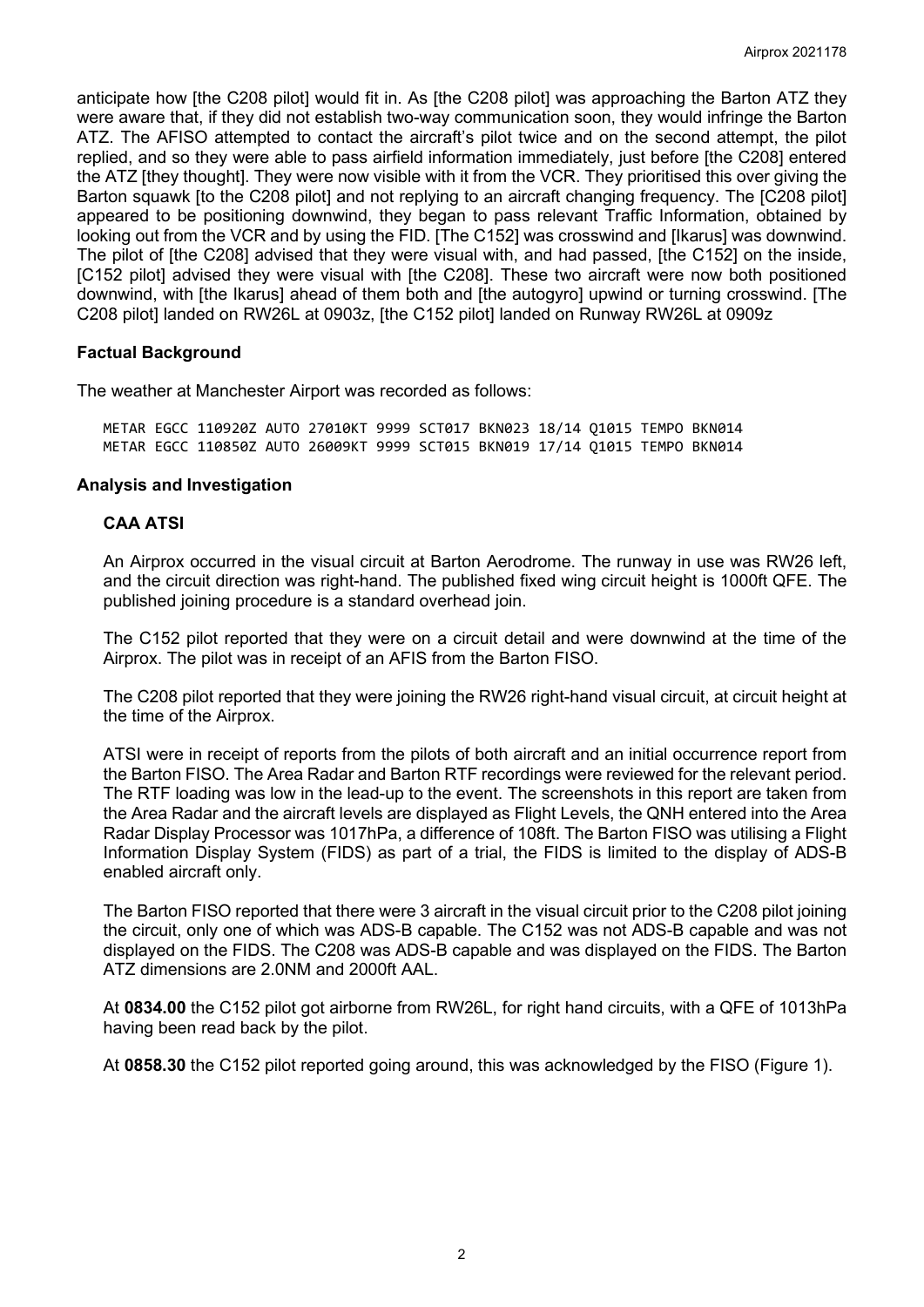

Figure  $1 - 08:58.30$  (C208 was 3.5NM from the ATZ boundary)

At **0859:58** the C208 pilot was continuing to join downwind with the C152 on the crosswind leg (Figure 2).



Figure 2 – 0859.58 (C208 1.9NM from the Aerodrome and was inside the ATZ)

At **0900:12** CPA occurred, with the two aircraft separated by 0.2NM laterally and 100ft vertically (Figure 3).



Figure 3 – CPA (C152 turned downwind 1.5NM from the Aerodrome)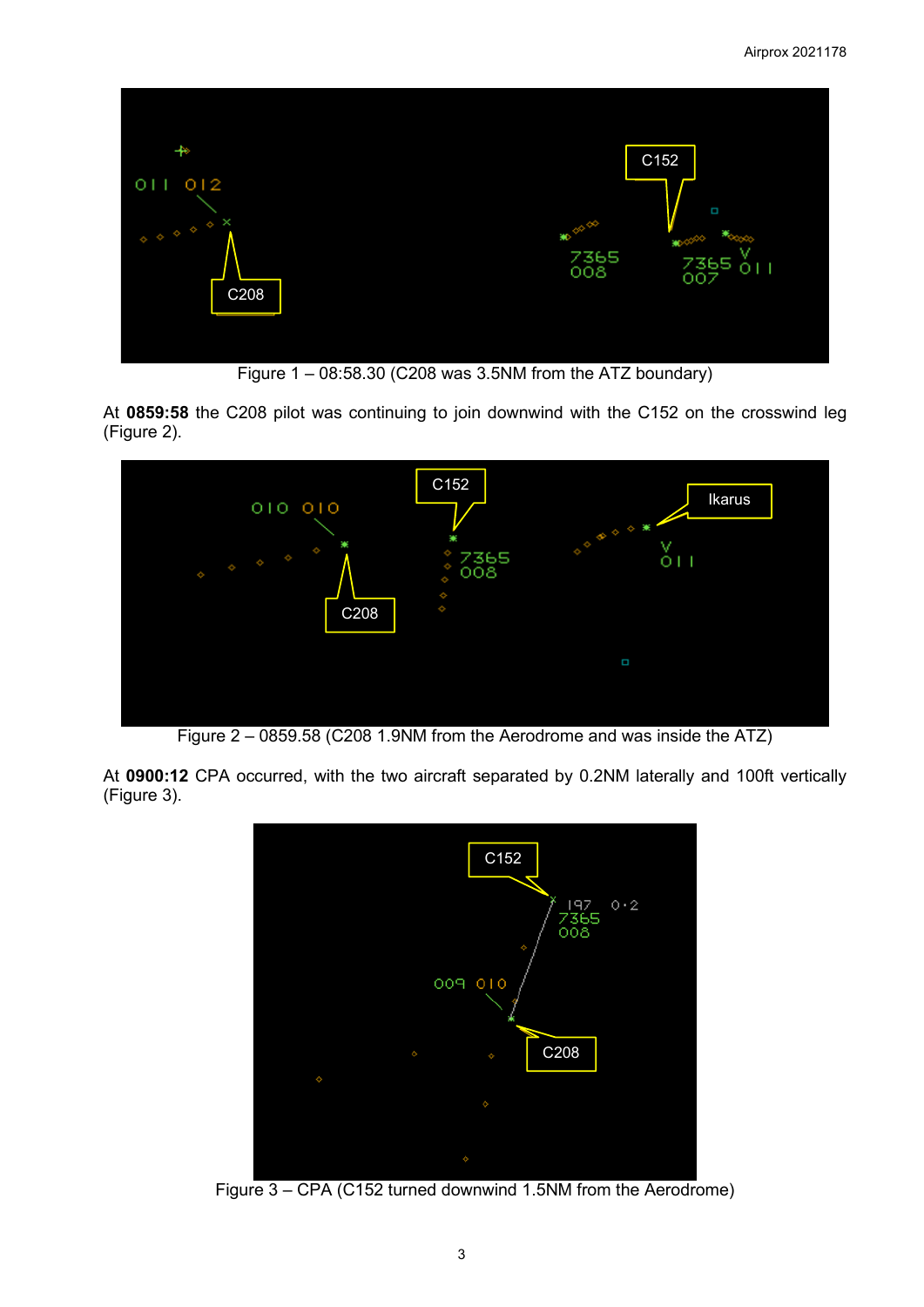At **0900.40** the FISO made a blind call to the pilot of the C208 asking if they were on frequency. There was no response from the pilot. The FISO then received a lengthy call from the pilot of an unrelated aircraft, explaining their plans upon leaving the Barton frequency. The FISO did not respond to this call but went straight back to trying to establish contact with the C208 pilot by repeating the previous blind call, there was then a pause of a few seconds before the pilot responded at **0901:20** with "*Barton good morning (abbreviated callsign)"*. The FISO responded,"*RW26 left, circuit right-hand, QFE 1013*." The pilot advised that the transmission had been stepped on by Liverpool ATC and requested a repeat of the QFE, the FISO responded with, "*1013 and the traffic ahead of you is an Ikarus microlight I believe, correction, a Cessna just turning downwind*". The pilot responded, "*we have the traffic in sight, we're well inside it, for 26, 1013 set*." The FISO passed further traffic on the Ikarus advising that it was late downwind. The pilot responded, "*we're looking for that and we're well ahead of the 152 now."*

Relevant AIP entries for Barton are;

2 FIXED WINGED.

a. Fixed winged circuit height is 1000 FT (Barton QFE).

b. Fixed winged standard join is overhead at 1700 FT Barton QFE. Pilots must inform ATS if performing a non-standard join prior to entering the ATZ.

c. Variations on circuit direction are permitted for training, weather or operational requirements providing the ATS is informed of the pilot's intentions.

d. Circuit directions: Runways 14, 20, 26L, 26R - RH; Runways 02, 08L, 08R and 32 - LH.

The FIDS was displaying an incomplete traffic picture to the FISO, with only one of the three circuit aircraft and the C208 displayed. The C152 was not displayed. The C208 pilot entered the ATZ before establishing two-way RT contact with the FISO. Two-way contact was not established by the C208 pilot until after the Airprox had occurred and the C208 had passed the midpoint downwind. The C208 pilot did not join the circuit via the AIP published standard procedure i.e., an overhead join. The late call from the C208 pilot resulted in the FISO not being able to warn the C208 pilot of the presence of the C152 or any of the other circuit traffic. The late call from the C208 pilot also resulted in the FISO being unable to establish the intentions of the C208 pilot, which would have enabled effective Traffic Information to have been passed to the C152 pilot.

In conclusion, the two-way RTF communication between the C208 pilot and the FISO was not established until after the Airprox had occurred, despite the best efforts of the FISO in trying to establish whether the pilot was listening-out on the Barton frequency.

Barton is reminded of its obligations under Regulation (EU) 376/2014 as retained (and amended in UK domestic law) under the European Union (Withdrawal) Act 2018, Article 4, paragraphs 6(d) and 7, to submit a mandatory occurrence report, within 72 hours of when they are first made aware of an occurrence, and to conduct an analysis of the occurrence, in order to identify any safety hazards, followed by submission of follow up reports, in accordance with the 30 day and 3 month timescales contained in Article 11 of the regulation.

# **UKAB Secretariat**

Analysis of the NATS radar replay showed that the 2 aircraft came into proximity on 2 occasions during this encounter. The recorded CPA is taken to be the moment where the risk of collision was deemed to be higher. After the recorded CPA, the two aircraft crossed and the separation increased for a short time until they again converged on the downwind leg. Here, the separation reduced to match that of the recorded CPA. However, the higher groundspeed of the C208 meant that, at this point, the risk of collision was likely reduced. The C152 pilot reports sighting the C208 on their downwind leg as the C208 pilot reportedly 'undercut' them. This position is assessed to be 16sec after the recorded CPA and occurred at 0900:28.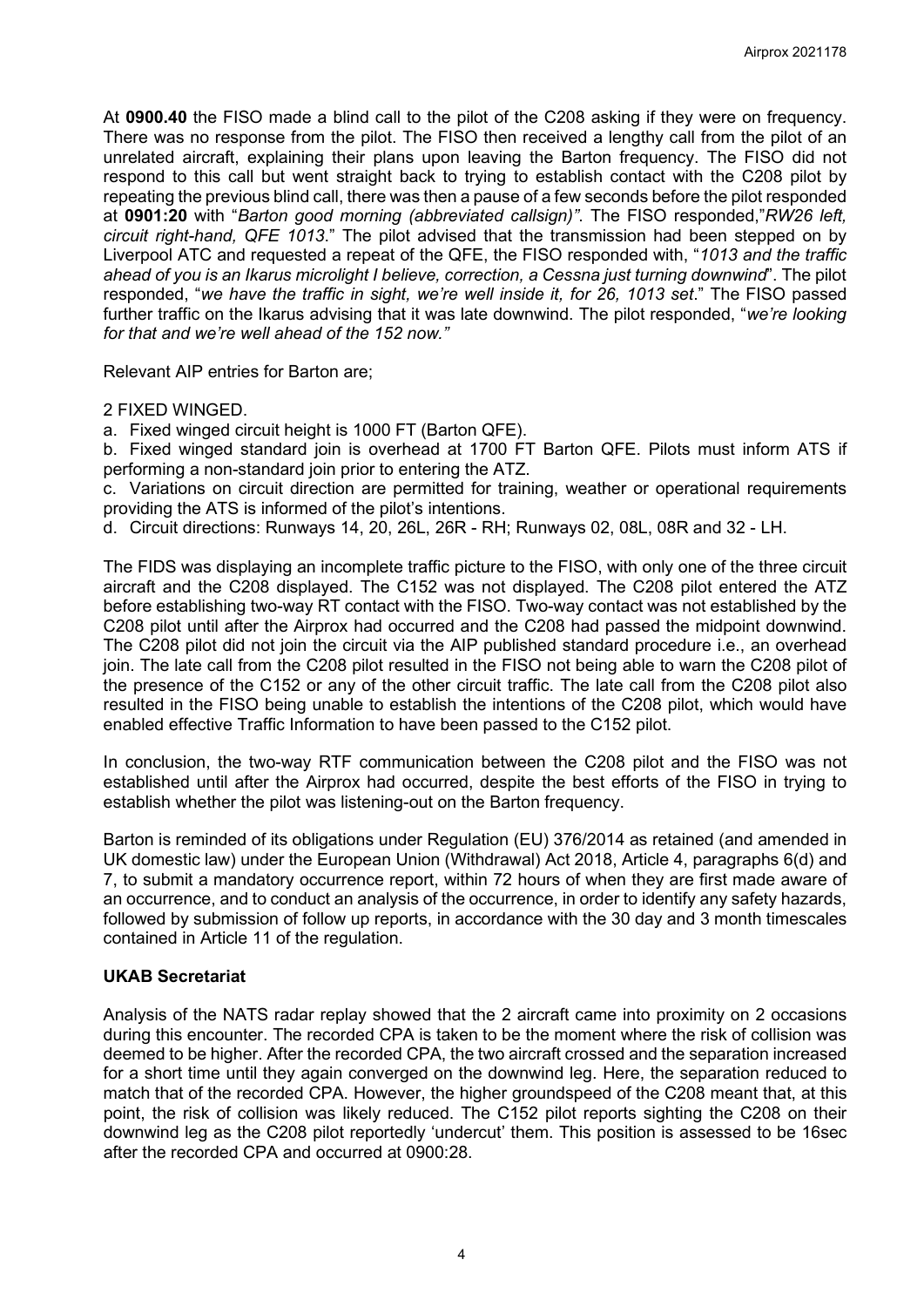The C152 and C208 pilots shared an equal responsibility for collision avoidance and not to operate in such proximity to other aircraft as to create a collision hazard.<sup>[1](#page-4-0)</sup> An aircraft operated on or in the vicinity of an aerodrome shall conform with or avoid the pattern of traffic formed by other aircraft in operation.[2](#page-4-1) If the aerodrome provides a flight information service the commander must obtain information from the flight information centre to enable the flight to be conducted safely within the aerodrome traffic zone.<sup>[3](#page-4-2)</sup>

#### **Summary**

An Airprox was reported when a C152 and a C208 flew into proximity at Barton at 0900Z on Saturday 11<sup>th</sup> September 2021. Both pilots were operating under VFR in VMC, the C152 pilot was in receipt of a AFIS from Barton, the C208 pilot was not in receipt of an ATS.

#### **PART B: SUMMARY OF THE BOARD'S DISCUSSIONS**

Information available consisted of reports from both pilots, radar photographs/video recordings, reports from the air traffic controllers involved and reports from the appropriate operating authorities. Relevant contributory factors mentioned during the Board's discussions are highlighted within the text in bold, with the numbers referring to the Contributory Factors table displayed in Part C.

Due to the exceptional circumstances presented by the coronavirus pandemic, this incident was assessed as part of a 'virtual' UK Airprox Board meeting where members provided a combination of written contributions and dial-in/VTC comments.

The Board first discussed the actions of the C152 pilot who had been conducting circuits at the time of the event. The C152 pilot had been climbing on the crosswind leg of the circuit whilst the C208 pilot had been joining on the downwind leg and members felt that, as the C208 had been higher and slightly behind the C152, it would have been obscured from the view of the C152 pilot due to their aircraft's high-wing (**CF13**). The Board agreed that this had probably resulted in the C152 pilot not seeing the C208 at the time of the Airprox (**CF11**). The Board concluded that, after the C152 pilot had turned downwind, they had become visual with the C208 on their right-hand side and their proximity had been such that it had caused them concern (**CF10**). Members also noted that the C152 pilot had had no prior situational awareness regarding the position of the C208 and that this had also been contributory to the Airprox (**CF8**).

The Board next considered the actions of the C208 pilot and noted that they had entered the ATZ prior to establishing contact with the Barton AFISO (**CF1, CF3, CF4**). The Board agreed that the C208 pilot had joined the pattern on the downwind leg having not completed an overhead join, in accordance with the Barton joining instructions detailed in the UK AIP[4](#page-4-3) (**CF2**). Although the C208 pilot had observed the C152 on crosswind leg, the Board agreed that they had assumed that the C152 had been departing the circuit to the north (**CF8, CF12**), and as such did not conform with the pattern of traffic that had already been established (**CF6**). The Board noted that the C208 had a TAS device fitted however there had been no report of an alert being generated when one might have been expected and that this had also contributed to the Airprox (**CF9**). Members agreed that the Barton AFISO's initial call to the C208 pilot had not been answered (**CF7**) and that the C208 pilot had initiated communications with the AFISO only after they had established on the downwind leg and had passed the C152, which had been too late for the AFISO to pass information to the C208 pilot regarding the C152 pilot's intentions to remain in the circuit (**CF5**).

The Board then briefly considered the actions of the AFISO and members quickly agreed that they had done as much as they had been able to do, given the late contact with the C208 pilot, to prevent the event from happening.

<span id="page-4-1"></span><span id="page-4-0"></span><sup>&</sup>lt;sup>1</sup> (UK) SERA.3205 Proximity.<br><sup>2</sup> (UK) SERA.3225 Operation on and in the Vicinity of an Aerodrome.

<span id="page-4-2"></span><sup>&</sup>lt;sup>3</sup> The Rules of the Air Regulations 2015, Section 3, Article 11(4).  $4$  UK AIP Part 3 AD2 EGCB AD2.22 Para2(b).

<span id="page-4-3"></span>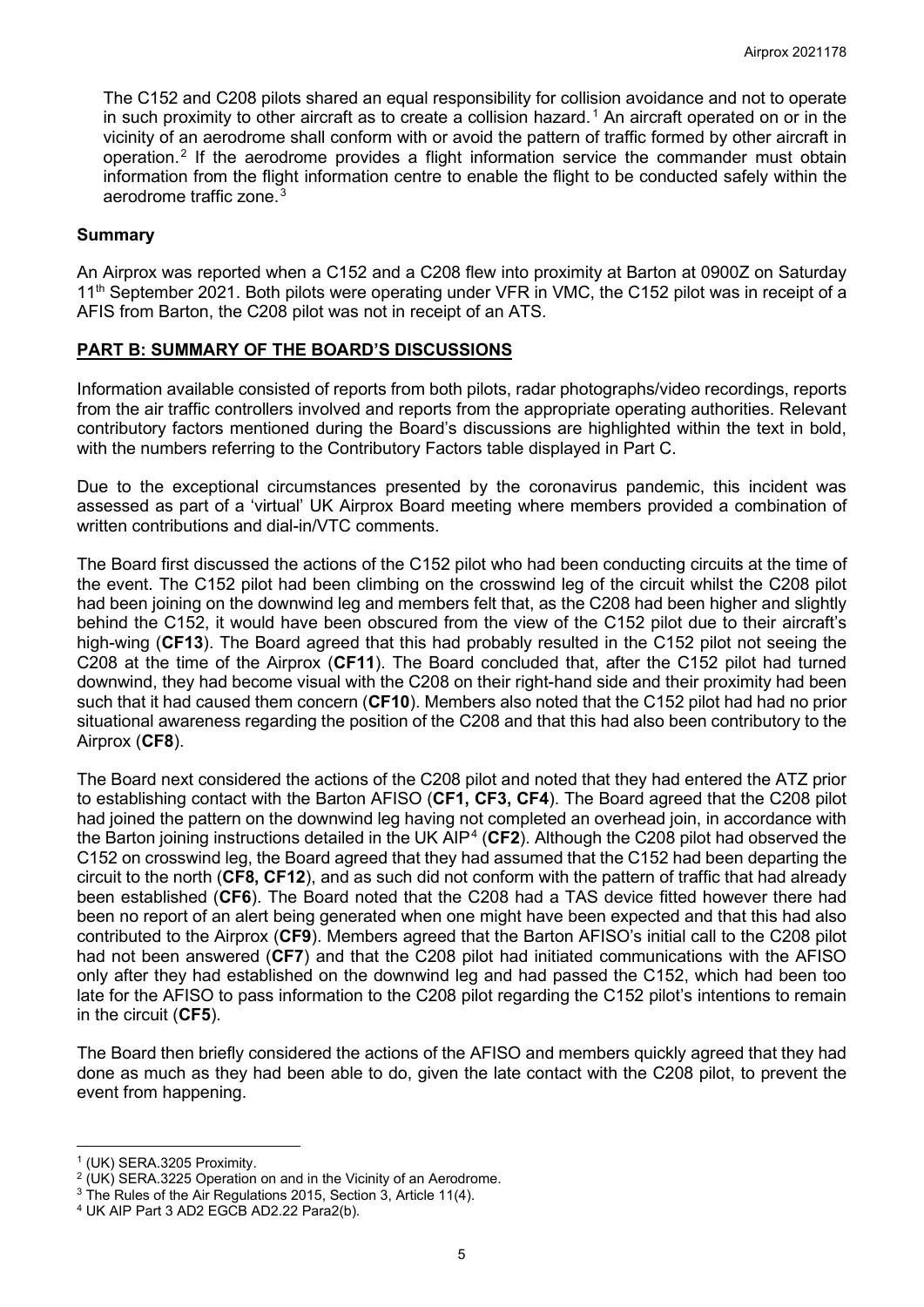Finally, the Board considered the risk involved in this Airprox. Both aircraft were displayed on the NATS radar replay from which the CPA had been measured. The Board noted that the C152 pilot had not had visual contact the C208 prior to the event and that they had assessed the risk of collision as "medium", and that the C208 pilot had had visual contact with the C152 prior to the event, and was satisfied with the separation between the aircraft. The Board therefore concluded that there had been no risk of collision but that safety had been reduced. Consequently, the Board assigned a Risk Category C to this event.

# **PART C: ASSESSMENT OF CONTRIBUTORY FACTORS AND RISK**

### Contributory Factors:

|                | 2021178                                  |                                                                |                                                                                                                                                  |                                                                                              |  |  |  |  |  |
|----------------|------------------------------------------|----------------------------------------------------------------|--------------------------------------------------------------------------------------------------------------------------------------------------|----------------------------------------------------------------------------------------------|--|--|--|--|--|
| <b>CF</b>      | <b>Factor</b>                            | <b>Description</b>                                             | <b>ECCAIRS Amplification</b>                                                                                                                     | <b>UKAB Amplification</b>                                                                    |  |  |  |  |  |
|                | <b>Flight Elements</b>                   |                                                                |                                                                                                                                                  |                                                                                              |  |  |  |  |  |
|                |                                          | • Regulations, Processes, Procedures and Compliance            |                                                                                                                                                  |                                                                                              |  |  |  |  |  |
| $\mathbf{1}$   | Human<br>Factors                         | $\bullet$ Use of<br>policy/Procedures                          | Events involving the use of the relevant policy<br>or procedures by flight crew                                                                  | Regulations and/or procedures<br>not complied with                                           |  |  |  |  |  |
|                | <b>. Tactical Planning and Execution</b> |                                                                |                                                                                                                                                  |                                                                                              |  |  |  |  |  |
| $\overline{2}$ | Human<br>Factors                         | • Action Performed<br>Incorrectly                              | Events involving flight crew performing the<br>selected action incorrectly                                                                       | Incorrect or ineffective execution                                                           |  |  |  |  |  |
| 3              | Human<br>Factors                         | • Airspace Infringement                                        | An event involving an infringement /<br>unauthorized penetration of a controlled or<br>restricted airspace.                                      | E.g. ATZ or Controlled Airspace                                                              |  |  |  |  |  |
| 4              | Human<br>Factors                         | • Communications by<br>Flight Crew with ANS                    | An event related to the communications<br>between the flight crew and the air navigation<br>service.                                             | Pilot did not request appropriate<br>ATS service or communicate with<br>appropriate provider |  |  |  |  |  |
| 5              | Human<br>Factors                         | • Late Decision/Plan                                           | Events involving flight crew making a decision<br>too late to meet the needs of the situation                                                    |                                                                                              |  |  |  |  |  |
| 6              | Human<br>Factors                         | • Monitoring of<br>Environment                                 | Events involving flight crew not to<br>appropriately monitoring the environment                                                                  | Did not avoid/conform with the<br>pattern of traffic already formed                          |  |  |  |  |  |
|                |                                          | • Situational Awareness of the Conflicting Aircraft and Action |                                                                                                                                                  |                                                                                              |  |  |  |  |  |
| 7              | Human<br>Factors                         | • Monitoring of<br>Communications                              | Events involving flight crew that did not<br>appropriately monitor communications                                                                |                                                                                              |  |  |  |  |  |
| 8              | Contextual                               | • Situational Awareness<br>and Sensory Events                  | Events involving a flight crew's awareness and<br>perception of situations                                                                       | Pilot had no, late, inaccurate or<br>only generic, Situational<br>Awareness                  |  |  |  |  |  |
|                |                                          | <b>• Electronic Warning System Operation and Compliance</b>    |                                                                                                                                                  |                                                                                              |  |  |  |  |  |
| 9              | Human<br>Factors                         | • Response to Warning<br>System                                | An event involving the incorrect response of<br>flight crew following the operation of an<br>aircraft warning system                             | CWS misinterpreted, not<br>optimally actioned or CWS alert<br>expected but none reported     |  |  |  |  |  |
|                | • See and Avoid                          |                                                                |                                                                                                                                                  |                                                                                              |  |  |  |  |  |
| 10             | Human<br>Factors                         | • Incorrect Action<br>Selection                                | Events involving flight crew performing or<br>choosing the wrong course of action                                                                | Pilot flew close enough to cause<br>concern                                                  |  |  |  |  |  |
| 11             | Human<br>Factors                         | • Monitoring of Other<br>Aircraft                              | Events involving flight crew not fully<br>monitoring another aircraft                                                                            | Non-sighting or effectively a non-<br>sighting by one or both pilots                         |  |  |  |  |  |
| 12             | Human<br>Factors                         | • Perception of Visual<br>Information                          | Events involving flight crew incorrectly<br>perceiving a situation visually and then taking<br>the wrong course of action or path of<br>movement |                                                                                              |  |  |  |  |  |
| 13             | Contextual                               | • Visual Impairment                                            | Events involving impairment due to an inability                                                                                                  | One or both aircraft were                                                                    |  |  |  |  |  |

#### Degree of Risk: C

# Safety Barrier Assessment<sup>[5](#page-5-0)</sup>

<span id="page-5-0"></span><sup>5</sup> The UK Airprox Board scheme for assessing the Availability, Functionality and Effectiveness of safety barriers can be found on the **UKAB Website**.